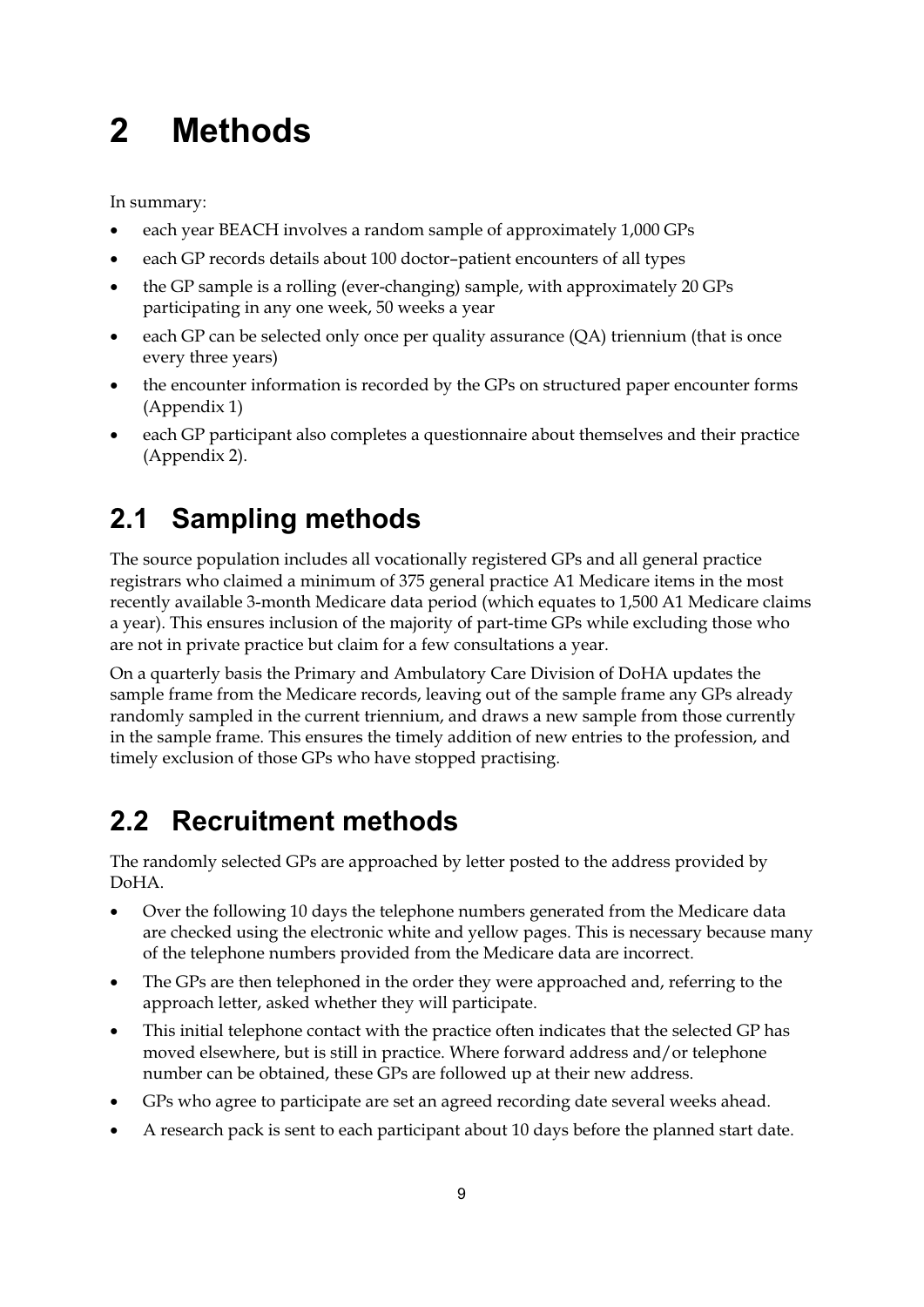- $\bullet$  Each GP receives a telephone reminder in the first days of the agreed recording period this also provides the GP with an opportunity to ask questions about the recording process.
- $\bullet$  GPs can use a 'freecall' (1800) number to ring the research team with any questions during their recording period.
- - Non-returns are followed up by regular telephone calls for up to 3 months after the set recording time.
- $\bullet$  Participating GPs earn Clinical Audit points towards their QA requirements through the Royal Australian College of General Practitioners (RACGP). As part of this QA process, each receives an analysis of his or her results compared with those of nine other deidentified GPs who recorded at approximately the same time. Comparisons with the national average and with targets relating to the National Health Priority Areas are also provided. In addition, GPs receive some educational material related to the identification and management of patients who smoke or consume alcohol at hazardous levels. Additional points can be earned if the participant chooses to do a follow-up audit of smoking and alcohol consumption among a sample of patients about 6 months later.

### **2.3 Data elements**

BEACH includes three interrelated data collections: encounter data, GP characteristics and patient health status. An example of the form used to collect the encounter data and the data on patient health status is included in Appendix 1. The GP characteristics questionnaire is provided in Appendix 2. The data collected include the following:

- $\bullet$  **Encounter data:** date of consultation, type of consultation (direct/indirect), up to three MBS/DVA item numbers (where applicable) and other payment source (where applicable) (tick boxes).
- $\bullet$  **Patient data:** date of birth, sex and postcode of residence. Tick boxes are provided for Commonwealth concession cardholder, holder of a Repatriation health card (from DVA), non-English-speaking background (patient self-report—a language other than English is the primary language at home), Aboriginal person (self-identification) and Torres Strait Islander person (self-identification). Space is provided for up to three patient reasons for encounter (RFEs).
- $\bullet$  **The problems managed** at encounter (at least one and up to four). Tick boxes are provided to denote the status of each problem as new or continuing for the patient (if applicable).
- $\bullet$  **Management of** each problem, including:
	- medications prescribed, supplied by the GP and advised for over-the-counter purchase including brand name, form (where required), strength, regimen, status (if new or continuing medication for this problem for this patient) and number of repeats
	- other treatments provided for each problem including counselling, advice and education, and procedures undertaken; and if other treatment was provided by practice nurse (tick box)
	- new referrals to medical specialists, allied health professionals and hospital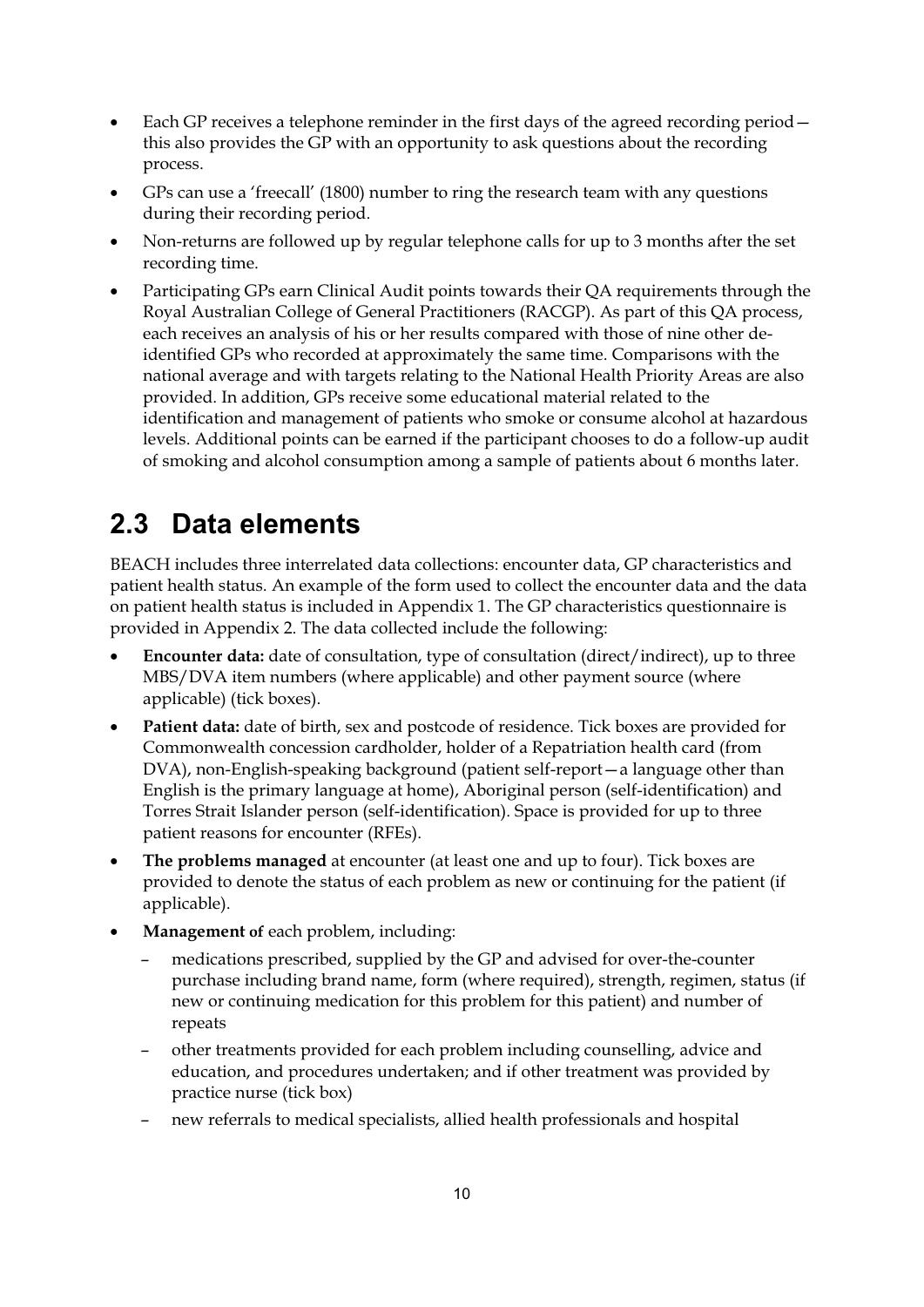- investigations including pathology tests, imaging and other investigations ordered at the encounter.
- - **GP characteristics:** age and sex, years in general practice, number of GP sessions worked per week, number of full-time equivalent GPs working in the practice, postcode of major practice address, country of graduation, postgraduate general practice training and Fellow of the RACGP status, after-hours care arrangements, use of computers in the practice, whether the practice is accredited, whether it is a teaching practice, work undertaken in other clinical settings and hours worked in direct patient care.

### **2.4 Supplementary Analysis of Nominated Data**

A section at the bottom of each recording form investigates aspects of patient health or health care delivery in general practice not covered by the consultation-based data. These additional substudies are referred to as SAND, Supplementary Analysis of Nominated Data.

- $\bullet$  The year-long data period is divided into 10 blocks, each of 5 weeks with three substudies per block. The research team aims to include data from about 100 GPs in each block.
- $\bullet$  Each GP's pack of 100 forms is made up of 40 forms that ask for the start and finish times of the encounter, and include questions about patient risk factors: patient height and weight (used to calculate body mass index, BMI), alcohol intake and smoking status (patient self-report). The methods and results of topics in the SAND substudies for alcohol consumption, smoking status and BMI are reported in Chapter 14. The start and finish times collected on these encounters is used to calculate the length of consultation. The length of consultation for Medicare-claimable encounters is reported in Section 5.3.
- $\bullet$  The remaining 60 forms in each pack are divided into two blocks of 30. Different questions are asked of the patient in each block and these vary throughout the year.
- $\bullet$  The order of SAND sections is rotated in the GP recording pack, so that 40 patient risk factor forms may appear first, second or third in the pad. Rotation of ordering ensures there was no order effect on the quality of the information collected.

Abstracts for all SAND substudies from April 1999 to July 2006 inclusive were published in *Patient-based substudies from BEACH: abstracts and research tools 1999–2006*.11 Abstracts of results and the research tools used in SAND substudies conducted between August 2006 and March 2007 were published in *General practice activity in Australia 2006–07*2 and those conducted from April 2007 to January 2008 are included in Chapter 15 of this report.

Abstracts of results for all SAND substudies are also available on the FMRC's website <www.fmrc.org.au/publications/SAND\_abstracts.htm>.

### **2.5 The BEACH relational database**

The BEACH relational database is described diagrammatically in Figure 2.1. Note that:

- $\bullet$  all variables can be directly related to GP and patient characteristics, and to the encounter
- $\bullet$  RFEs have only an indirect relationship with problems managed, as a patient may describe one RFE (such as 'repeat prescriptions') that is related to multiple problems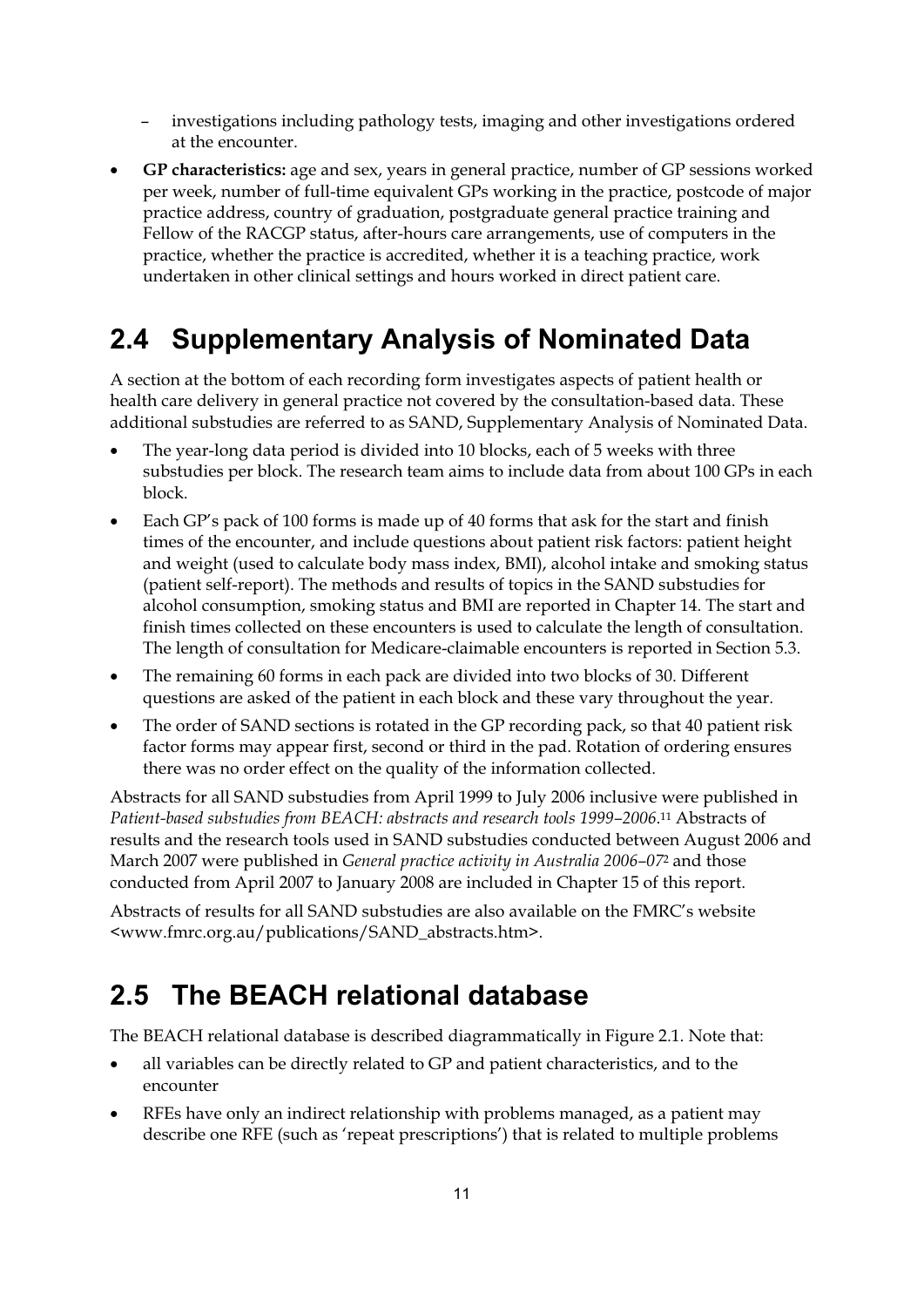managed, or several RFEs (such as 'runny nose' and 'cough') that relate to a single problem (such as upper respiratory tract infection) managed at the encounter.

 $\bullet$ all types of management are directly related to the problem being treated.



*Note:* FTE—full time equivalent; NESB—non-English-speaking background; SAND—Supplementary Analysis of Nominated Data.

### **2.6 Statistical methods**

The analysis of the 2007–08 BEACH data was conducted with Statistical Analysis System (SAS) version 9.1.323, and the encounter is the primary unit of inference. Proportions are used only when describing the distribution of an event that can arise only once at a consultation (for example, age, sex), or to describe the distribution of events within a class of events (for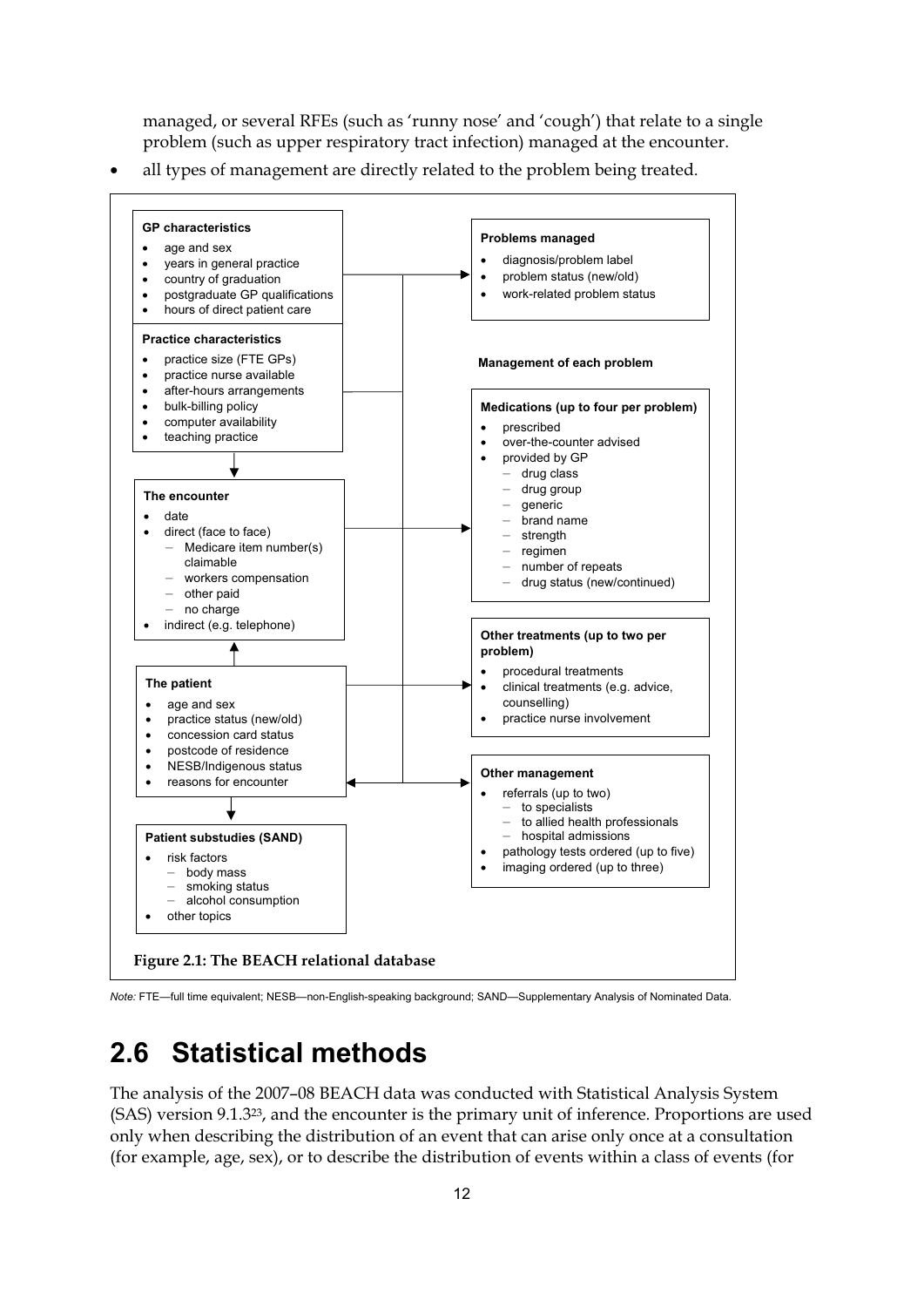example, problem *A* as a percentage of total problems). Rates per 100 encounters are used when an event can occur more than once at the consultation (for example, RFEs, problems managed or medications).

Rates per 100 problems are also used when a management event can occur more than once per problem managed. In general, the results present the number of observations *(n)*, the rate per 100 encounters and the 95% confidence interval.

BEACH is a single stage cluster sample study design, each 100 encounters forming a cluster around each GP participant. In cluster samples, variance needs to be adjusted to account for the correlation between observations within clusters. We use procedures in SAS version 9.1.3. to calculate the intracluster correlation and adjust the confidence intervals accordingly.23

### **2.7 Classification of data**

The following data elements are classified according to the International Classification of Primary Care—Version 2 (ICPC-2), a product of the World Organization of Family Doctors (Wonca)24:

- $\bullet$ patient reasons for encounter (RFEs)
- $\bullet$ problems managed
- $\bullet$ clinical treatments (for example, counselling, advice)
- $\bullet$ procedural treatments
- $\bullet$ referrals
- $\bullet$ investigations ordered (including pathology, imaging and other investigations).

The ICPC-2 is used in more than 45 countries as the standard for data classification in primary care. It is accepted by the World Health Organization (WHO) in the WHO Family of International Classifications25, and is the declared national standard in Australia for reporting of health data from general practice and patient self-reported health information.26

The ICPC-2 has a biaxial structure, with 17 chapters on one axis (each with an alphabetic code) and seven components on the other (numeric codes) (Figure 2.2). Chapters are based on body systems, with additional chapters for psychological and social problems. Component 1 includes symptoms and complaints. Component 7 covers diagnoses. These are independent in each chapter and both can be used for patient RFEs or problems managed.

Components 2 to 6 cover the process of care, and are common throughout all chapters. The processes of care, including referrals, other (non-pharmacological) treatments and orders for pathology and imaging, are classified in these process components of ICPC-2. Component 2 (diagnostic, screening and prevention) is also often applied in describing the problem managed (for example, check-up, immunisation).

The ICPC-2 is an excellent epidemiological tool. The diagnostic and symptomatic rubrics have been selected for inclusion on the basis of their relative frequency in primary care settings, or because of their relative importance in describing the health of the community. It has approximately 1,370 rubrics and these are sufficient for meaningful analyses. However, reliability of data entry, using ICPC-2 alone, requires a thorough knowledge of the classification for correct classification of a concept to be ensured.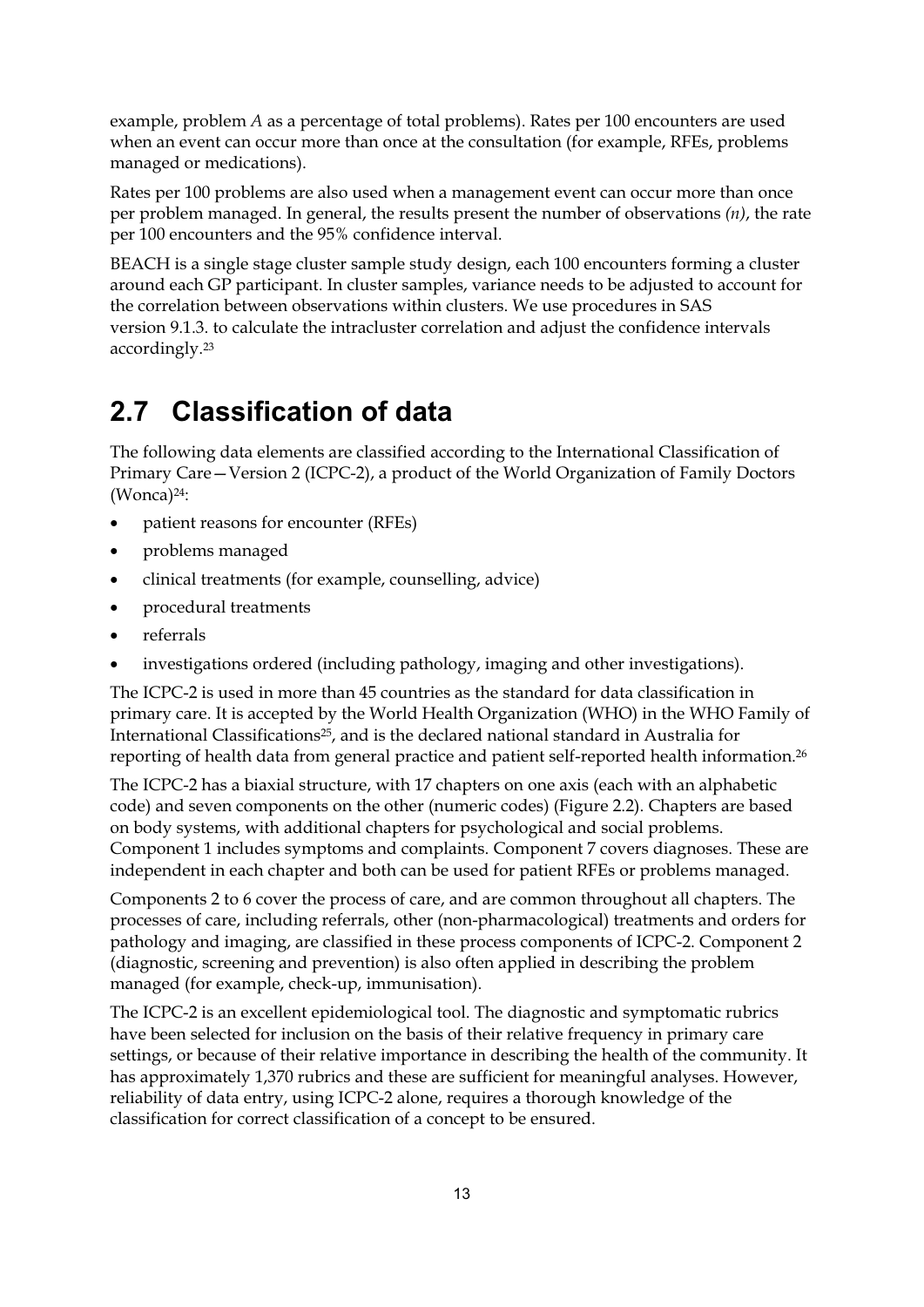In 1995, recognising a need for a coding and classification system for general practice electronic health records, the FMRC (then the Family Medicine Research Unit) developed an extended vocabulary of terms classified according to the ICPC, now called ICPC-2 PLUS.<sup>27</sup> This is an interface terminology, developed by the FMRC from all the terms used by GPs in studies such as the Australian Morbidity and Treatment Survey 1990–9128, the Morbidity and Therapeutic Index 1992–1998 (a clinical audit tool that was available to GPs), and BEACH 1998–2008 that together have included close to 1.5 million encounter records. These terms are classified according to ICPC-2 to ensure international standards for reporting. Readers interested in seeing how coding works can download the ICPC-2 PLUS Demonstrator at <www.fmrc.org.au/icpc2plus/demonstrator.htm>.

When the free-text data are received from the GPs, trained secondary coders (who are undergraduate students studying health information management or medical science) code the data in more specific terms using ICPC-2 PLUS. This ensures high coder reliability and automatic classification of the concept, and provides the ability to 'ungroup' such ICPC-2 rubrics as 'other diseases of the circulatory system' and select a specific disease from the terms within it.

|                                      |                         | <b>Chapters</b> |   |                                   |   |   |   |   |   |   |              |   |                            |   |   |              |   |   |  |
|--------------------------------------|-------------------------|-----------------|---|-----------------------------------|---|---|---|---|---|---|--------------|---|----------------------------|---|---|--------------|---|---|--|
| <b>Components</b>                    |                         | A               | B | D                                 | F | н | K | L | N | P | $\mathsf{R}$ | S | т                          | U | W | $\mathbf{x}$ | Y | Z |  |
|                                      | 1. Symptoms, complaints |                 |   |                                   |   |   |   |   |   |   |              |   |                            |   |   |              |   |   |  |
| 2. Diagnostic, screening, prevention |                         |                 |   |                                   |   |   |   |   |   |   |              |   |                            |   |   |              |   |   |  |
| 3. Treatment, procedures, medication |                         |                 |   |                                   |   |   |   |   |   |   |              |   |                            |   |   |              |   |   |  |
| 4. Test results                      |                         |                 |   |                                   |   |   |   |   |   |   |              |   |                            |   |   |              |   |   |  |
| 5. Administrative                    |                         |                 |   |                                   |   |   |   |   |   |   |              |   |                            |   |   |              |   |   |  |
| 6. Other                             |                         |                 |   |                                   |   |   |   |   |   |   |              |   |                            |   |   |              |   |   |  |
|                                      | 7. Diagnoses, disease   |                 |   |                                   |   |   |   |   |   |   |              |   |                            |   |   |              |   |   |  |
| A                                    | General                 |                 |   | Musculoskeletal                   |   |   |   |   |   |   | U            |   | Urinary                    |   |   |              |   |   |  |
| в                                    | Blood, blood-forming    | N               |   | Neurological                      |   |   |   |   |   |   | W            |   | Pregnancy, family planning |   |   |              |   |   |  |
| D                                    | Digestive               | P               |   | Psychological                     |   |   |   |   |   |   | X            |   | Female genital             |   |   |              |   |   |  |
| F                                    | Eye                     | R               |   | Respiratory                       |   |   |   |   |   |   | Y            |   | Male genital               |   |   |              |   |   |  |
| H                                    | Ear                     | S               |   | Skin                              |   |   |   |   |   |   | Z            |   | Social                     |   |   |              |   |   |  |
| K                                    | Circulatory             | T               |   | Metabolic, endocrine, nutritional |   |   |   |   |   |   |              |   |                            |   |   |              |   |   |  |

### **Presentation of data classified in ICPC-2**

Statistical reporting is almost always at the level of the ICPC-2 classification (for example, acute otitis media/myringitis—ICPC-2 code H71). However, there are some exceptions where data are grouped either above the ICPC-2 level or across the ICPC-2 level. These grouped morbidity, pathology and imaging codes are defined in Appendix 4, and chronic morbidity groups are provided in Appendix 5. Appendices 4 and 5 are available from <www.aihw.gov.au/publications/index.cfm/subject/19>.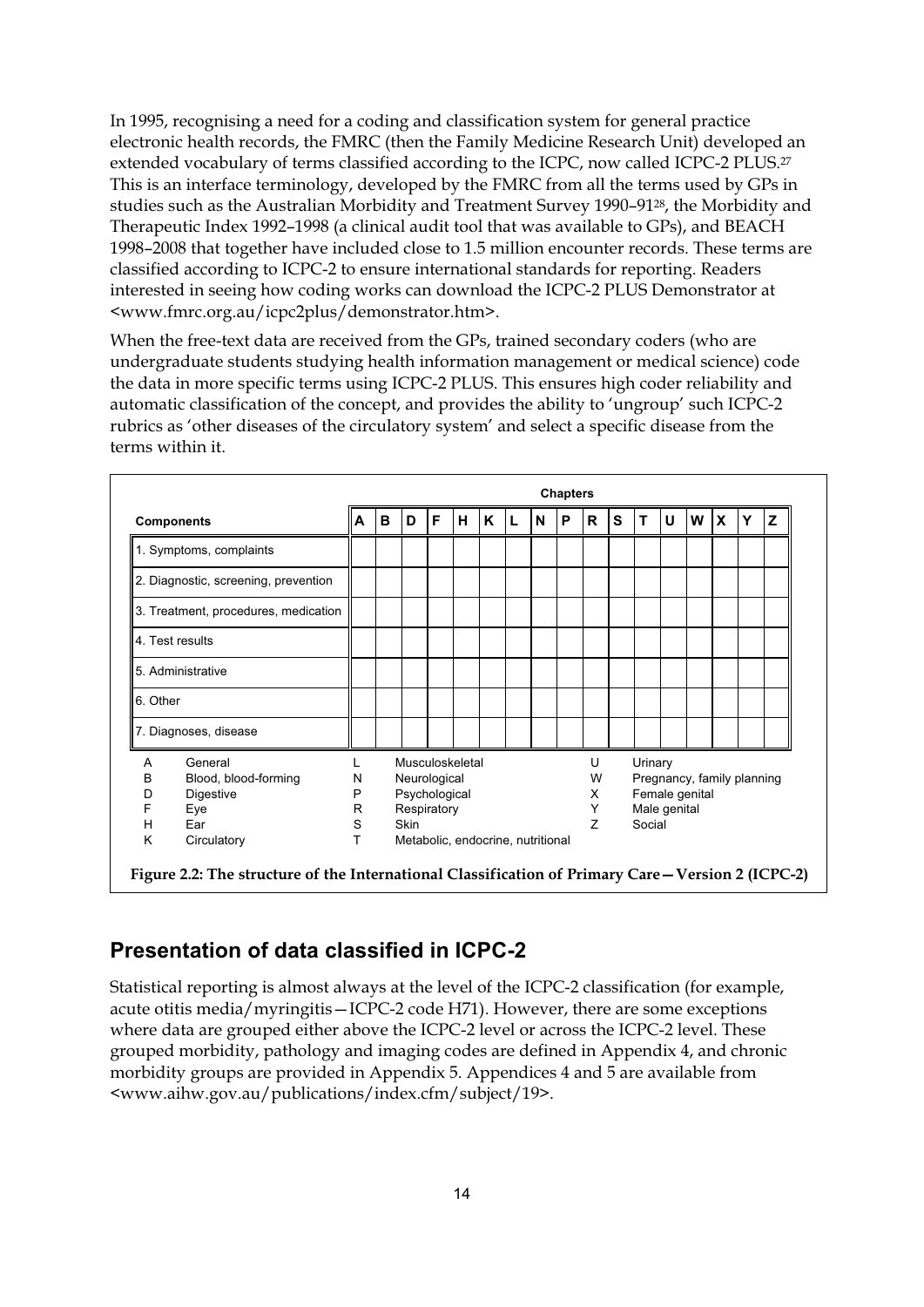#### **Reporting morbidity with groups of ICPC-2 codes**

When recording problems managed, the GP may not always be very specific. For example, in recording the management of hypertension, they may simply record the problem as 'hypertension'. In ICPC-2, 'hypertension, unspecified' is classified as 'uncomplicated hypertension' (code K86). There is another code for 'complicated hypertension' (K87). In some cases the GP may simply have failed to specify that the patient had hypertension with complications. The research team therefore feels that for national data reporting, it is more reliable to group the codes K86 and K87 and label this 'Hypertension\*'—the asterisk indicating that multiple ICPC-2 codes (as in this example) or ICPC-2 PLUS codes (see below) are included. A list of codes included in these groups are provided in Appendix 4.

#### **Reporting morbidity with groups of ICPC-2 PLUS codes**

In other cases a concept can be classified within (but be only part of) multiple ICPC-2 codes. For example, osteoarthritis is classified in ICPC-2 in multiple broader codes according to site, for example, L92—shoulder syndrome (includes bursitis, frozen shoulder, osteoarthritis of shoulder, rotator cuff syndrome). When reporting osteoarthritis in this publication, all the more specific osteoarthritis ICPC-2 PLUS terms are grouped within all the appropriate ICPC-2 codes. This group is labelled 'Osteoarthritis\*'—the asterisk again indicating multiple codes, but in this case they are PLUS codes rather than ICPC-2 codes. A list of codes included in these groups are provided in Appendix 4.

#### **Reporting chronic morbidity**

Chronic conditions are medical conditions characterised by a combination of the following characteristics: duration that has lasted or is expected to last 6 months or more, a pattern of recurrence or deterioration, a poor prognosis, and consequences or sequelae that affect an individual's quality of life.

To identify chronic conditions, a chronic condition list<sup>29</sup> classified according to ICPC-2 was applied to the BEACH data set. In general reporting, both chronic and non-chronic conditions (for example, diabetes and gestational diabetes) may have been grouped together when reporting (for example, diabetes – all\*). When reporting chronic morbidity, only problems regarded as chronic have been included in the analysis. Where the group used for the chronic analysis differs from that used in other analyses in this report, they are marked with a double asterisk. Codes included in the chronic groups are provided in Appendix 5.

#### **Reporting pathology and imaging test orders**

All the pathology and imaging tests are coded very specifically in ICPC-2 PLUS, but the ICPC-2 classifies pathology and imaging tests very broadly (for example, a test of cardiac enzymes is classified in K34—Blood test associated with the cardiovascular system; a CT scan of the lumbar spine is classified as L41—Diagnostic radiology/imaging of the musculoskeletal system). In Australia, the MBS classifies pathology and imaging tests in groups that are relatively well recognised. The team therefore re-grouped all pathology and imaging ICPC-2 PLUS codes into MBS standard groups. This allows comparison of data between data sources. These groups are marked with an asterisk, and inclusions are provided in Appendix 4.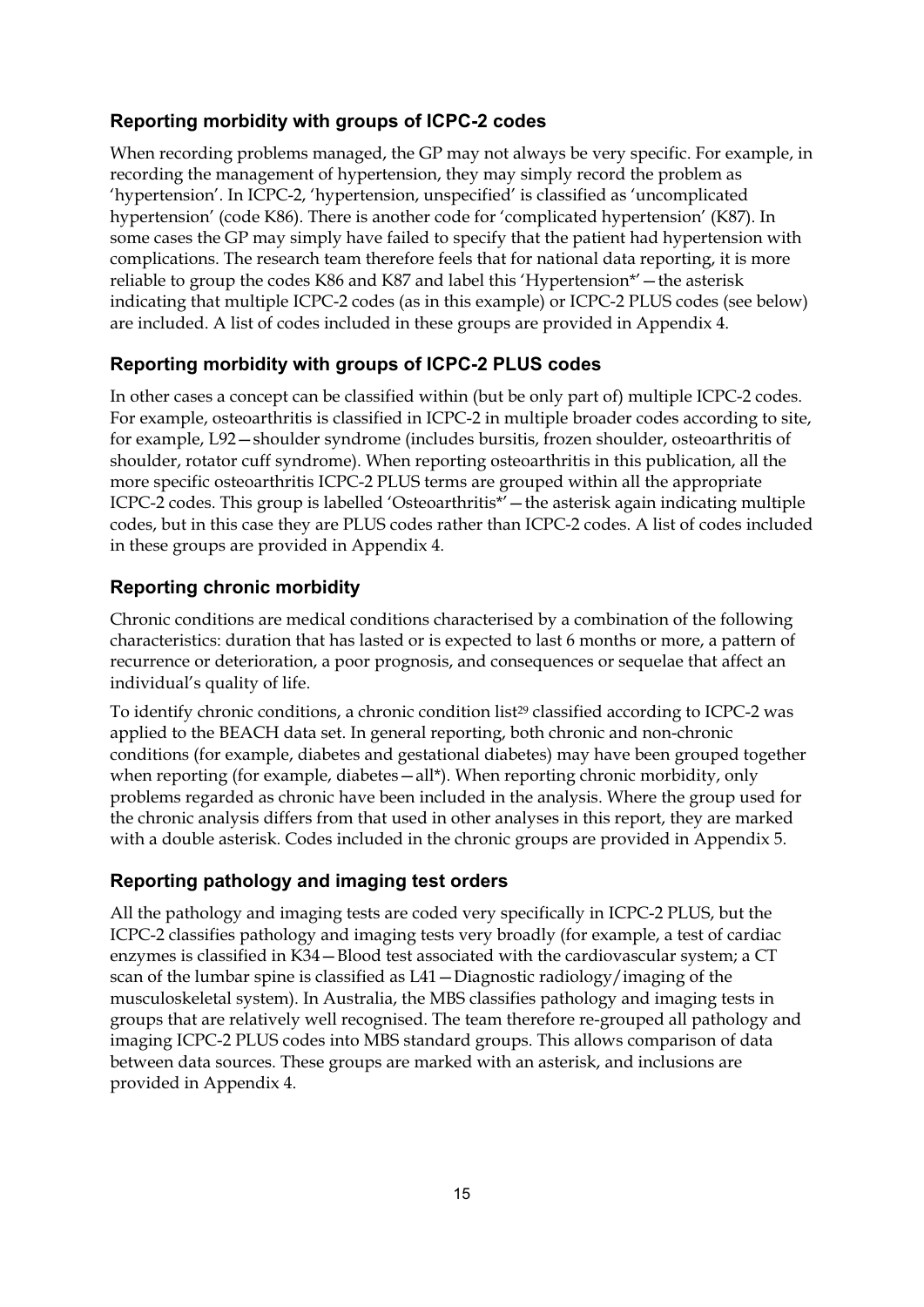### **Classification of pharmaceuticals**

Pharmaceuticals that are prescribed, provided by the GP or advised for over-the-counter purchase are coded and classified according to an in-house classification, the Coding Atlas for Pharmaceutical Substances (CAPS).

This is a hierarchical structure that facilitates analysis of data at a variety of levels, such as medication class, medication group, generic composition and brand name.

Strength and regimen are independent fields that, when combined with the CAPS code, give an opportunity to derive the prescribed daily dose for any prescribed medication or group of medications.

CAPS is mapped to the Anatomical Therapeutic Chemical (ATC)30 classification, which is the Australian standard for classifying medications at the generic level.

The ATC has a hierarchical structure with five levels. For example:

- $\bullet$ Level 1: C—Cardiovascular system
- $\bullet$ Level 2: C10—Serum lipid reducing agents
- $\bullet$ Level 3: C10A—Cholesterol and triglyceride reducers
- $\bullet$ Level 4:C10AA—HMG CoA reductase inhibitors
- $\bullet$ Level 5: C10AA01—Simvastatin (the generic drug).

#### **Use of the pharmaceutical classifications in reporting**

For pharmaceutical data, there is the choice of reporting in terms of the CAPS coding scheme or the ATC. They each have advantages in different circumstances.

In the CAPS system, a new drug enters at the product and generic level, and is immediately allocated a generic code. Therefore, the CAPS classification uses a bottom-up approach.

In the ATC, a new generic may initially enter the classification at any level (1 to 5), not necessarily always at the generic level. Reclassification to lower ATC levels may occur later. Therefore, the ATC uses a top-down approach.

When analysing medications across time, a generic medication that is initially classified to a higher ATC level will not be identifiable in that data period and may result in under-enumeration of that drug during earlier data collection periods.

- $\bullet$  When reporting the 2007–08 annual results for pharmaceutical data, the CAPS database is used in tables of the 'most frequent medications' (tables 9.2 to 9.4 inclusive).
- - When reporting the annual results for pharmaceuticals in terms of the ATC hierarchy (Table 9.1), ATC Levels 1, 3, and 5 are used. The reader should be aware that the results reported at the generic level (Level 5) may differ slightly from those reported in the 'most frequent medication' tables for the reasons described above.

### **2.8 Quality assurance**

All morbidity and therapeutic data elements were secondarily coded by staff entering key words or word fragments, and selecting the required term or label from a pick list. This was then automatically coded and classified by the computer. A quality assurance program to ensure reliability of data entry includes ongoing development of computer-aided error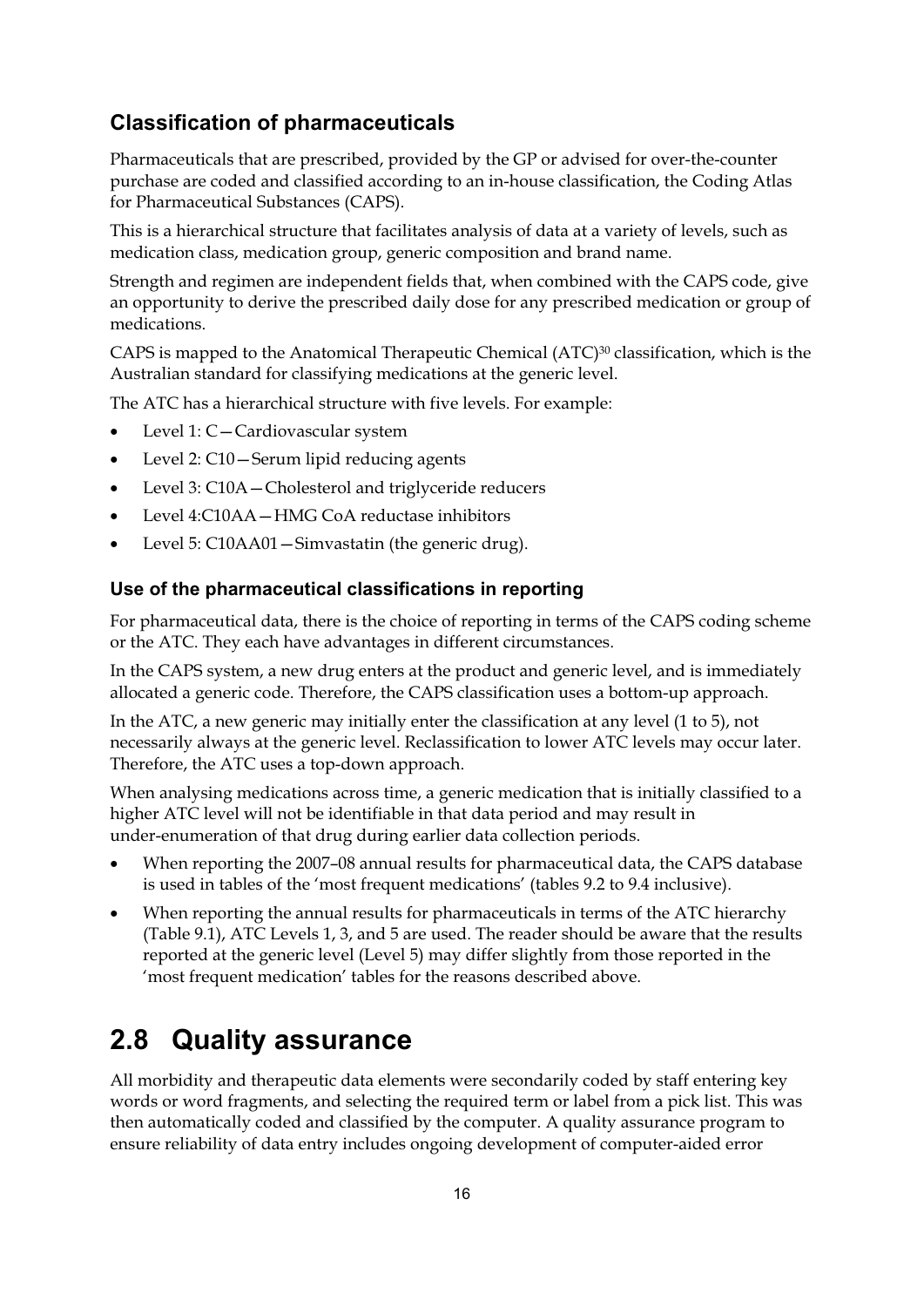checks ('locks') at the data entry stage, and a physical check of samples of data entered versus those on the original recording form. Further logical data checks are conducted through SAS on a regular basis.

### **2.9 Validity and reliability**

A discussion of the reliability and validity of the BEACH program has been published elsewhere.31 In this section we touch on some aspects of reliability and validity of active data collection from general practice that should be considered by the reader.

In the development of a database such as BEACH, data gathering moves through specific stages: GP sample selection, cluster sampling around each GP, GP data recording, secondary coding and data entry. At each stage the data can be invalidated by the application of inappropriate methods. The methods adopted to ensure maximum reliability of coding and data entry have been described above. The statistical techniques adopted to ensure valid analysis and reporting of recorded data are described in Section 2.6. Previous work has demonstrated the extent to which a random sample of GPs recording information about a cluster of patients represents all GPs and all patients attending GPs.32 Other studies have reported the degree to which GP-reported patient RFEs and problems managed accurately reflect those recalled by the patient<sup>33</sup> and the reliability of secondary coding of RFEs<sup>34</sup> and problems managed.<sup>28</sup> The validity of ICPC as a tool with which to classify the data has also been investigated in earlier work.35

However, the question of the extent to which the GP-recorded data are a reliable and valid reflection of the content of the encounter must also be considered. In many primary care consultations, a clear pathophysiological diagnosis is not reached. Bentsen<sup>36</sup> and Barsky<sup>37</sup> suggest that a firm and clear diagnosis is not apparent in about half of GPs' consultations, and others suggest the proportion may be even greater.38 Further, studies of general ambulatory medical practice have shown that a large number of patients presenting to a primary care practitioner are without a serious physical disorder.39,40 As a result, it is often necessary for a practitioner to record a problem in terms of symptoms, signs, patient concerns, or the service that is requested, such as immunisation. For this reason, this report refers to patient 'problems' rather than 'diagnoses'.

A number of studies have demonstrated wide variance in the way a GP perceives the patient's RFE and the manner in which the GP describes the problem under management. In a direct observational study of consultations via a one-way mirror, Bentsen demonstrated differences in the way practitioners labelled problems, and suggested that clinical experience may be an important influence on the identification of problems within the consultation.<sup>36</sup> Two other factors that might affect GPs' descriptions of patient RFEs have been identified: while individuals may select the same stimuli, some label each stimulus separately whereas others cluster them under one label; individuals differ in the number of stimuli they select (selective perception).41

The extent to which therapeutic decisions may influence the diagnostic label selected has also been discussed. Howie<sup>42</sup> and Anderson<sup>39</sup> argue that, while it is assumed that the diagnostic process used in general practice is one of symptom  $\rightarrow$  diagnosis  $\rightarrow$  management, the therapeutic method may well be selected on the basis of the symptom, and the diagnostic label chosen last. They suggest that the selection of the diagnostic label is therefore influenced by the management decision already made.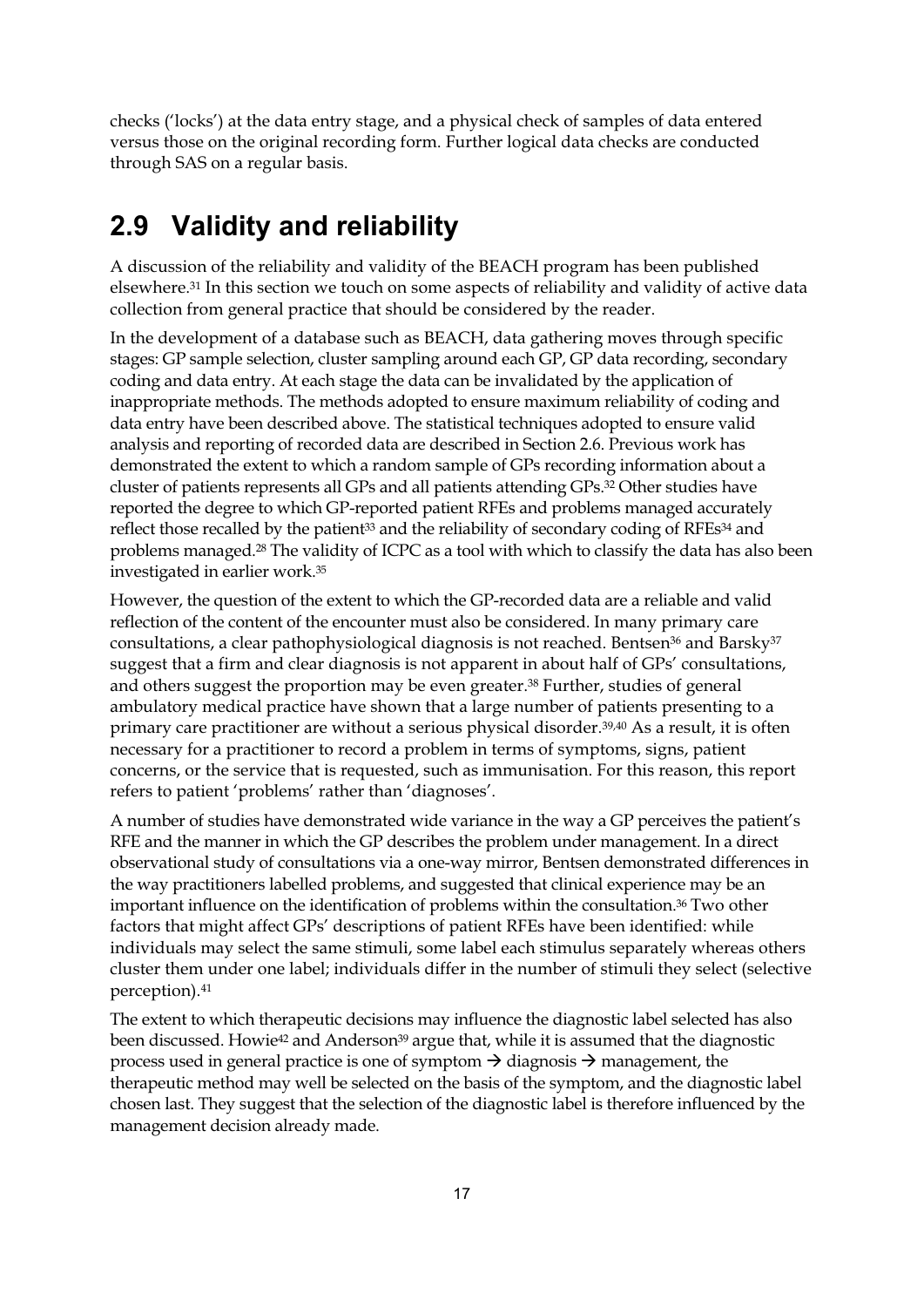Anderson has also pointed out that the therapeutic decision may be influenced by fashion, and, in turn, this affects the selection of the problem label. He gives the example of a rise in the occurrence of neurotic depression in parallel with a decrease in the use of menopause as a diagnosis in the United Kingdom, and suggests this may be the result of a change in the preferred treatment from oestrogen therapy to antidepressants.39 This should be remembered when considering the changes in general practice described in this report.

Alderson contends that to many practitioners 'diagnostic accuracy is only important to the extent that it will assist them in helping the patient'. He further suggests that if major symptoms are readily treatable, some practitioners may feel no need to define the problem in diagnostic terms.43 Crombie stated that in the second and third national morbidity surveys in the United Kingdom there was 'enormous variability in the rates at which doctors perceive and record illnesses'. He concluded that the probable cause arose from the different ways in which GPs gave priority in their perceptions and recording of certain morbidities while discounting or ignoring others. He was unable to account statistically for this variation by the effect of geography, age, sex or class differences in the practice populations.44 Differences in the way male and female GPs label problems also appear to be independent of such influences.45

These problems are inherent in the nature of general practice. Knottnerus argues that the GP is confronted with a fundamentally different pattern of problems from the specialist, the GP often having to draw up general diagnostic hypotheses related to probability, severity and consequences.46 Anderson suggests that morbidity statistics from family practice should therefore be seen as 'a reflection of the physician's diagnostic opinions about the problems that patients bring to them rather than an unarguable statement of the problems managed'.39 In any case, doctors base their actions on problems as they perceive them.

While these findings regarding limitations in the reliability and validity of practitioner-recorded morbidity should be kept in mind, they apply equally to data drawn from medical records, whether paper or electronic, as they do to active data collection methods.47,48 There is as yet no more reliable method of gaining detailed data about morbidity and its management in general practice. Further, irrespective of the differences between individual GPs in their labelling of the problems, morbidity data collected by GPs in active data collection methods have been shown to provide a reliable overview of the morbidity managed in general practice.49

### **2.10 Other BEACH applications**

The BEACH method can be applied in various health settings. In the past the AGPSCC has used the method to conduct a variety of studies in collaboration with other organisations. Examples of past studies are described below.

In 2004, a study was conducted in collaboration with Monash University and the Victorian Metropolitan Alliance. The BEACH methods were used to measure the experience gained by GP registrars during each stage of their training. The results will help to better define the areas in which registrars should receive training, and identify areas in which they are not gaining experience.

Another registrar study was conducted in 2003 as a consultancy for North Coast GP Training Ltd and the Institute of General Practice Education. This study looked at the clinical activities of registrars compared with those of their supervisors, to assess their education program in terms of actual practice.